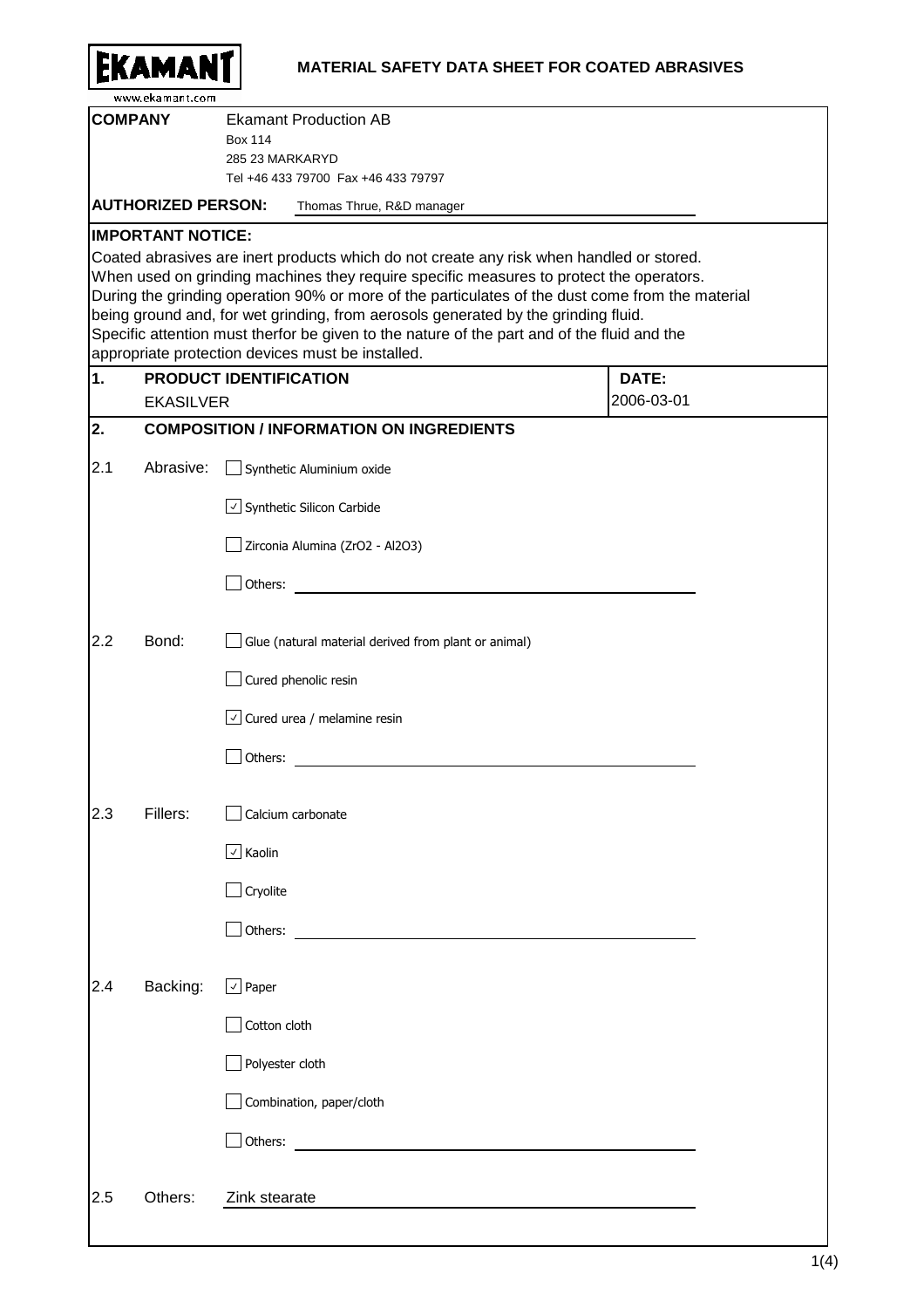|                                          | <b>PRODUCT IDENTIFICATION EKASILVER</b>                                                                                                                                                                                                  |                                                                                              | DATE: | 2006-03-01 |  |  |  |
|------------------------------------------|------------------------------------------------------------------------------------------------------------------------------------------------------------------------------------------------------------------------------------------|----------------------------------------------------------------------------------------------|-------|------------|--|--|--|
| 3.<br><b>HAZARDS IDENTIVICATION</b>      |                                                                                                                                                                                                                                          |                                                                                              |       |            |  |  |  |
|                                          |                                                                                                                                                                                                                                          | <b>NOT APPLICABLE</b>                                                                        |       |            |  |  |  |
|                                          |                                                                                                                                                                                                                                          | Coated abrasives are not dangerous products as defined in EC Directive No 88/379             |       |            |  |  |  |
| 4.                                       |                                                                                                                                                                                                                                          | <b>FIRST AID MEASURES</b>                                                                    |       |            |  |  |  |
|                                          | NOT APPLICABLE WHEN COATED ABRASIVES ARE IN USE ON MACHINE                                                                                                                                                                               |                                                                                              |       |            |  |  |  |
|                                          | The following recommendations are basic rules durin a grinding operation, they must be followed in<br>conjunction with the information appering in the Safety data sheets of the material ground and of<br>the grinding fluid when used. |                                                                                              |       |            |  |  |  |
|                                          | - Dust inhalation:                                                                                                                                                                                                                       | Remove from exposure, seek medical advice if symptoms persist.                               |       |            |  |  |  |
|                                          | - Eye:                                                                                                                                                                                                                                   | Remove from exposure and flush with clear water.<br>If symptoms persist seek medical advice. |       |            |  |  |  |
|                                          | - Skin:                                                                                                                                                                                                                                  | No hazardous effect known.                                                                   |       |            |  |  |  |
|                                          | - Ingestion:                                                                                                                                                                                                                             | No hazardous effect known.                                                                   |       |            |  |  |  |
| 5.                                       | <b>FIRST FIGHTING MEASURES</b>                                                                                                                                                                                                           |                                                                                              |       |            |  |  |  |
|                                          | NONE specific. Water, powder, foam, sand, $CO2$ can be used if compatible with operation conditions.                                                                                                                                     |                                                                                              |       |            |  |  |  |
| 6.<br><b>ACCIDENTAL RELEASE MEASURES</b> |                                                                                                                                                                                                                                          |                                                                                              |       |            |  |  |  |
|                                          | <b>NOT APPLICABLE</b>                                                                                                                                                                                                                    |                                                                                              |       |            |  |  |  |
| 17.                                      |                                                                                                                                                                                                                                          | <b>HANDLING AND STORAGE</b>                                                                  |       |            |  |  |  |
|                                          |                                                                                                                                                                                                                                          | Follow recommendations for machines and national regulations.                                |       |            |  |  |  |
|                                          |                                                                                                                                                                                                                                          | Store coated abrasives in moderate constant temperature and humidity conditions.             |       |            |  |  |  |
| 8.                                       | <b>EXPOSURE CONTROLL AND PERSONAL PROTECTION</b>                                                                                                                                                                                         |                                                                                              |       |            |  |  |  |
|                                          | NOT APPLICABLE WHEN COATED ABRASIVES ARE HANDLED OR STORED.                                                                                                                                                                              |                                                                                              |       |            |  |  |  |
|                                          | During the grinding operation with coated abrasives particles of dust come from the material being ground.<br>The general value for dust is max. 6 mg/m <sup>3</sup> .                                                                   |                                                                                              |       |            |  |  |  |
|                                          | When using coated abrasives, refer to grinding machines instructions and to national rules.                                                                                                                                              |                                                                                              |       |            |  |  |  |
| 8.1                                      | The following personal protective equipment should be used on dependent on the operation and material<br>being ground.                                                                                                                   |                                                                                              |       |            |  |  |  |
|                                          | - Eye protection:                                                                                                                                                                                                                        | Machine guarding and safety goggles or face shield.                                          |       |            |  |  |  |
|                                          |                                                                                                                                                                                                                                          | - Dust protection: Use of dust mask.                                                         |       |            |  |  |  |
|                                          |                                                                                                                                                                                                                                          | - Hand protection: Use of barier cream and protective gloves.                                |       |            |  |  |  |
|                                          | - Ear protection:                                                                                                                                                                                                                        | Use of ear defenders or equivalent.                                                          |       |            |  |  |  |
|                                          | - Skin protection                                                                                                                                                                                                                        | Use of suitable protective clothing.                                                         |       |            |  |  |  |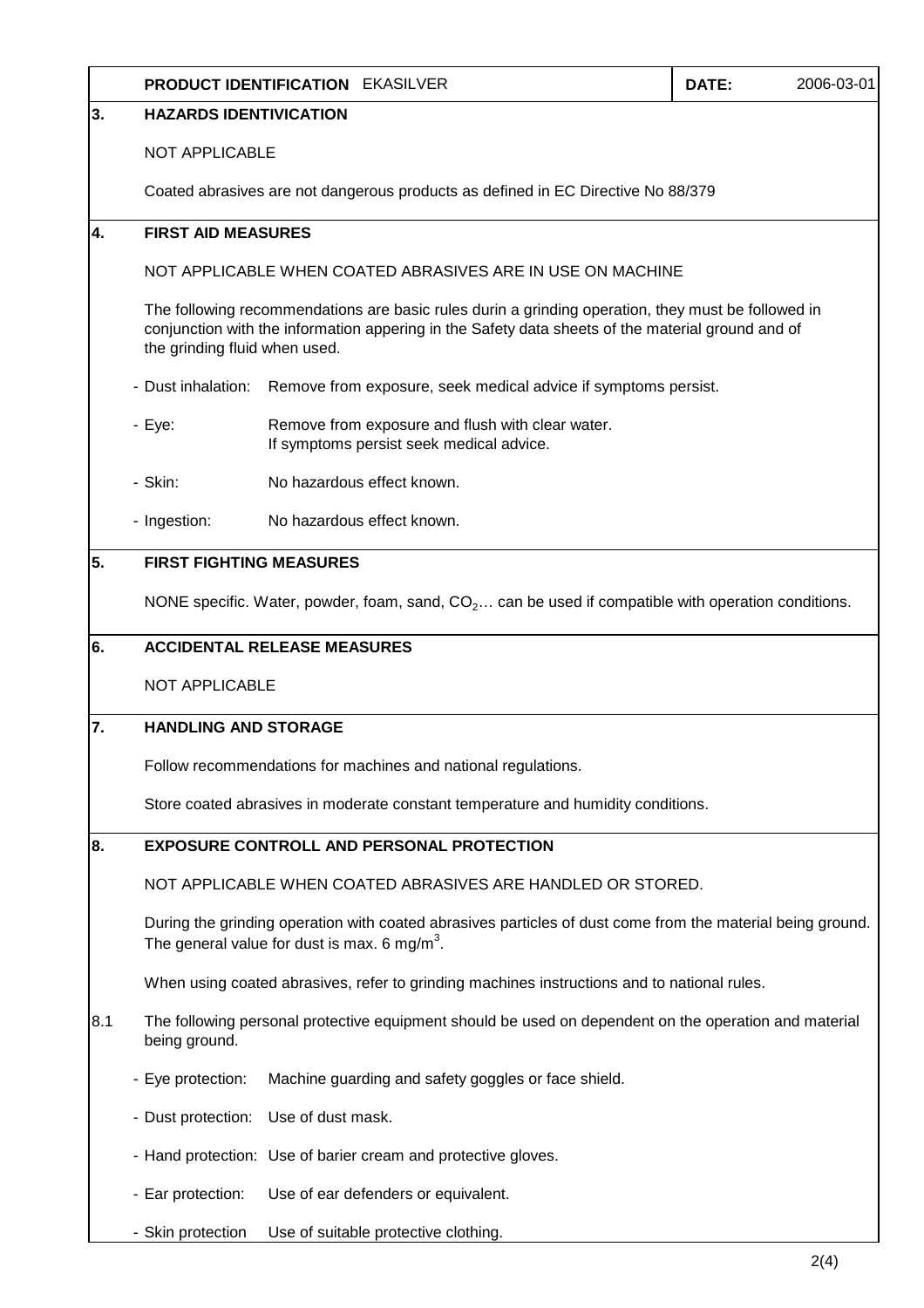|                          | PRODUCT IDENTIFICATION                                                                                                                                                                             | DATE: 2006-03-01                                                                                                                                                      |  |  |  |  |
|--------------------------|----------------------------------------------------------------------------------------------------------------------------------------------------------------------------------------------------|-----------------------------------------------------------------------------------------------------------------------------------------------------------------------|--|--|--|--|
| 8.2<br>Hygiene measures: |                                                                                                                                                                                                    |                                                                                                                                                                       |  |  |  |  |
|                          | No specific requirements.                                                                                                                                                                          |                                                                                                                                                                       |  |  |  |  |
| 9.                       | PHYSICAL AND CHEMICAL PROPERTIES                                                                                                                                                                   |                                                                                                                                                                       |  |  |  |  |
| 9.1                      | Physical state:                                                                                                                                                                                    | Solid                                                                                                                                                                 |  |  |  |  |
| 9.2                      | Colour:                                                                                                                                                                                            | Variable                                                                                                                                                              |  |  |  |  |
| 9.3                      | Oudor:                                                                                                                                                                                             | Not applicable (May give off non specific odour in use)                                                                                                               |  |  |  |  |
| 9.4                      | pH:                                                                                                                                                                                                | Not applicable                                                                                                                                                        |  |  |  |  |
| 9.5                      | Change of physical<br>state:                                                                                                                                                                       | Not applicable                                                                                                                                                        |  |  |  |  |
| 9.6                      | Density:                                                                                                                                                                                           | Not applicable                                                                                                                                                        |  |  |  |  |
|                          | Bulk density:                                                                                                                                                                                      | Not applicable                                                                                                                                                        |  |  |  |  |
| 9.7                      | Vapour pressure:                                                                                                                                                                                   | Not applicable                                                                                                                                                        |  |  |  |  |
| 9.8                      | Flash point:                                                                                                                                                                                       | Not applicable                                                                                                                                                        |  |  |  |  |
| 9.9                      | Explosion properties:                                                                                                                                                                              | Not applicable                                                                                                                                                        |  |  |  |  |
| 9.10                     | Viscosity:                                                                                                                                                                                         | Not applicable                                                                                                                                                        |  |  |  |  |
| 9.11                     | Solubility in water:                                                                                                                                                                               | Not defined                                                                                                                                                           |  |  |  |  |
| 10.                      | <b>STABILITY AND REACTIVITY</b>                                                                                                                                                                    |                                                                                                                                                                       |  |  |  |  |
|                          | Coated abrasives are stable and non reactive when handled or stored in recommended conditions.                                                                                                     |                                                                                                                                                                       |  |  |  |  |
| 10.1                     | Conditions to avoid:                                                                                                                                                                               | Not applicable                                                                                                                                                        |  |  |  |  |
| 10.2                     | Material to avoid:                                                                                                                                                                                 | Strong acids, strong bases & strong oxidising agents may modify the<br>mechanical characteristics of the products and create safety hazards when<br>used on machines. |  |  |  |  |
| 10.3                     | Hazardous decomposition<br>products:                                                                                                                                                               | If caoted abracives are used in accordance with instructions no hazardous<br>decomposition products are created.                                                      |  |  |  |  |
| 11.                      | <b>TOXICOLOGICAL INFORMATION</b>                                                                                                                                                                   |                                                                                                                                                                       |  |  |  |  |
|                          | NOT APPLICABLE WHEN HANDLED OR STORED                                                                                                                                                              |                                                                                                                                                                       |  |  |  |  |
|                          | According to the experience gathered for many years, coated abrasives, when properly used no adverse<br>effect om health, refer to the preliminary note about dust and aerosols of grinding fluid. |                                                                                                                                                                       |  |  |  |  |